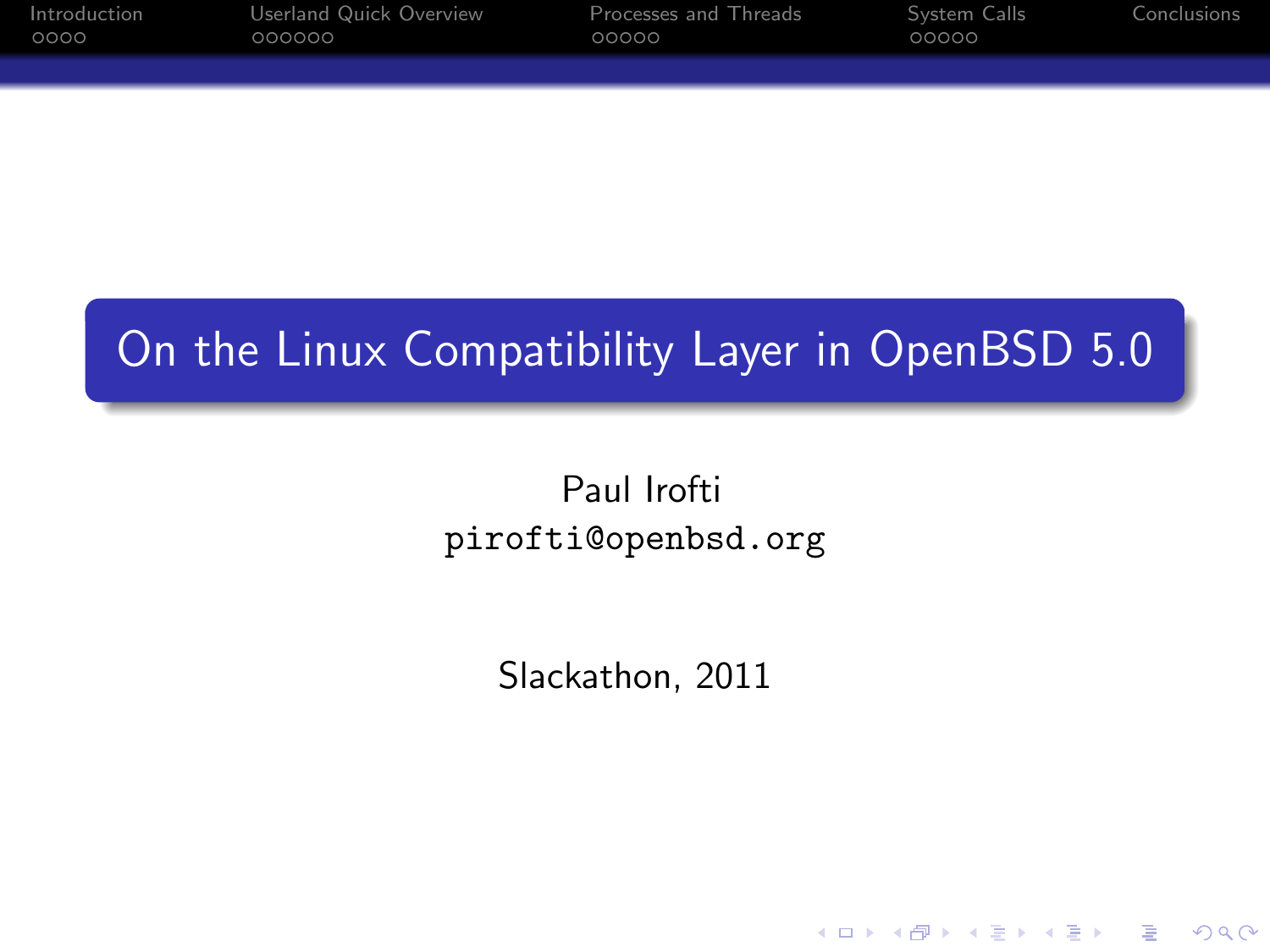| Introduction<br>0000 | Userland Quick Overview<br>000000 | Processes and Threads<br>00000 | System Calls<br>00000 | Conclusions |
|----------------------|-----------------------------------|--------------------------------|-----------------------|-------------|
|                      |                                   |                                |                       |             |
|                      |                                   |                                |                       |             |
| <b>Outline</b>       |                                   |                                |                       |             |

K ロ ▶ K @ ▶ K 할 ▶ K 할 ▶ 이 할 → 9 Q @



## • [What Is compat](#page-2-0)\_linux(8)?

- [Why Is It Important?](#page-4-0)
- 2 [Userland Quick Overview](#page-6-0)
	- [Executing a Linux Binary](#page-6-0)
	- [Shared Libraries](#page-9-0)
	- **o** [Devices](#page-11-0)
- 3 [Processes and Threads](#page-12-0)
	- **[Emulation On the Fly](#page-12-0)**
	- **[Emulation Data](#page-13-0)**
	- [Machine Dependent Constraints](#page-16-0)

## 4 [System Calls](#page-17-0)

- **•** [Overview](#page-17-0)
- [HowTo](#page-19-0)

**[Conclusions](#page-22-0)**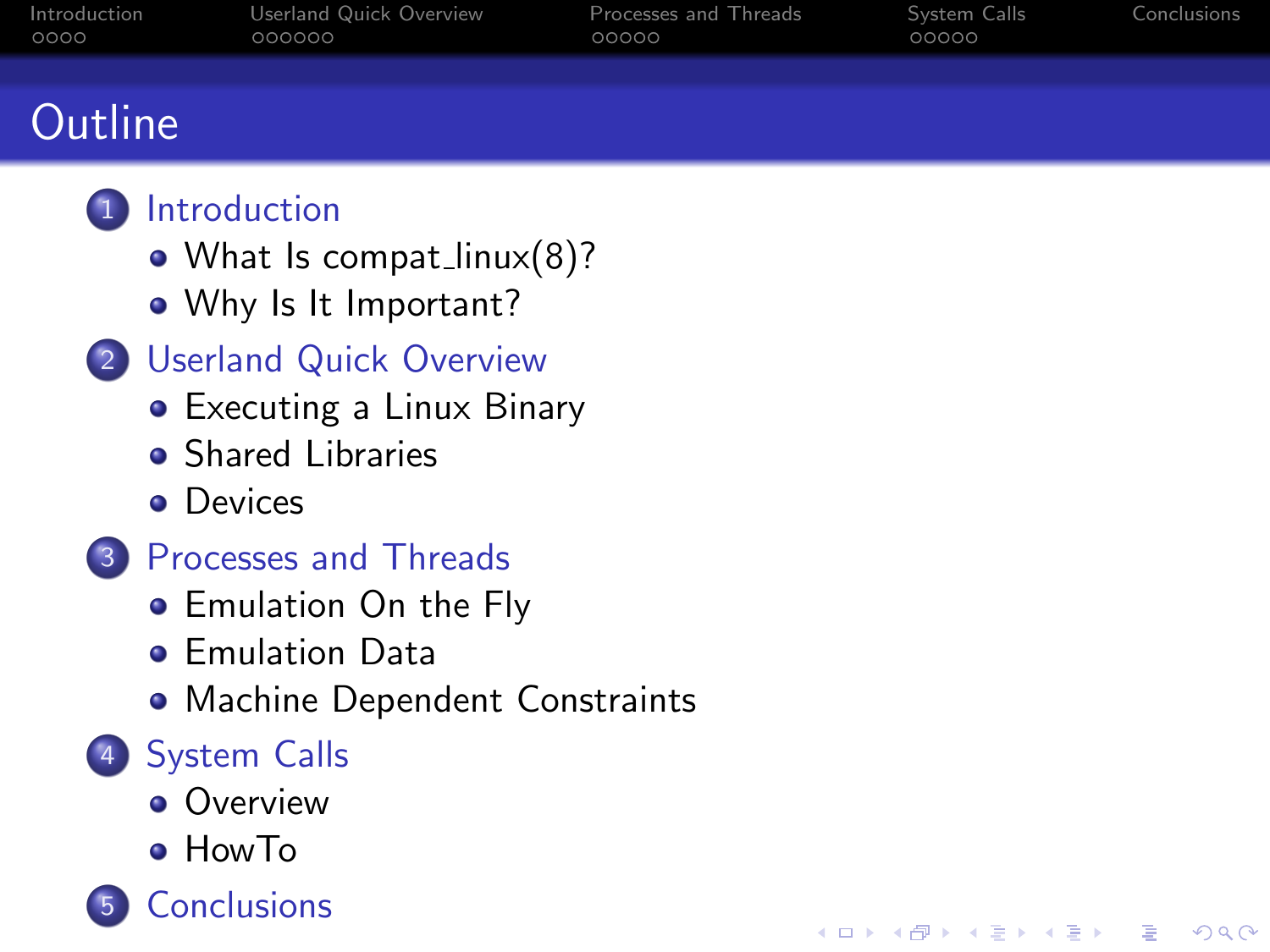| Introduction<br>$\bullet$ 000 | Userland Quick Overview<br>000000 | Processes and Threads<br>00000 | System Calls<br>00000 | Conclusions |
|-------------------------------|-----------------------------------|--------------------------------|-----------------------|-------------|
| What Is compat_linux(8)?      |                                   |                                |                       |             |
|                               | What Can compat_linux $(8)$ Do?   |                                |                       |             |
|                               |                                   |                                |                       |             |

## It can make Linux binaries seem native to OpenBSD.

<span id="page-2-0"></span>

| Example                                 |
|-----------------------------------------|
| $\bullet$ IDA Pro                       |
| • Skype                                 |
| • Opera                                 |
| • It could even allow us to run MatLab! |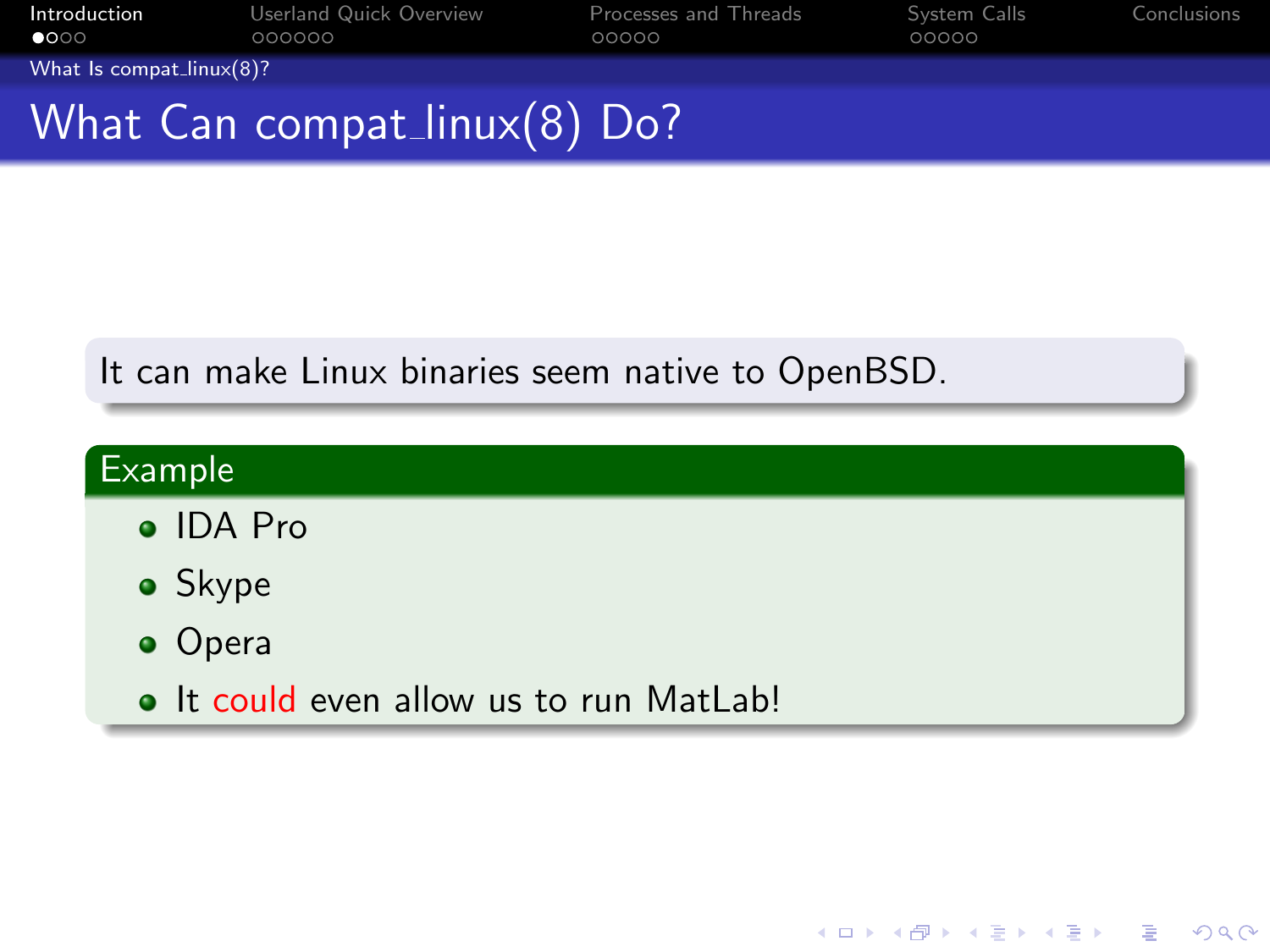| Introduction<br>$\circ \bullet \circ \circ$ | Userland Quick Overview<br>000000 | Processes and Threads<br>00000 | System Calls<br>00000 | Conclusions |
|---------------------------------------------|-----------------------------------|--------------------------------|-----------------------|-------------|
| What Is compat_linux $(8)$ ?                |                                   |                                |                       |             |
|                                             | Different Perspectives            |                                |                       |             |

### Userland:

## Definition

<span id="page-3-0"></span> $compat_{\text{linux}}(8)$  is a Linux binary emulation layer for OpenBSD.

## Kernel:

#### Definition

 $compat_{\text{linux}}(8)$  is a Linux translator for OpenBSD.

K ロ ▶ K @ ▶ K 할 > K 할 > 1 할 > 1 이익어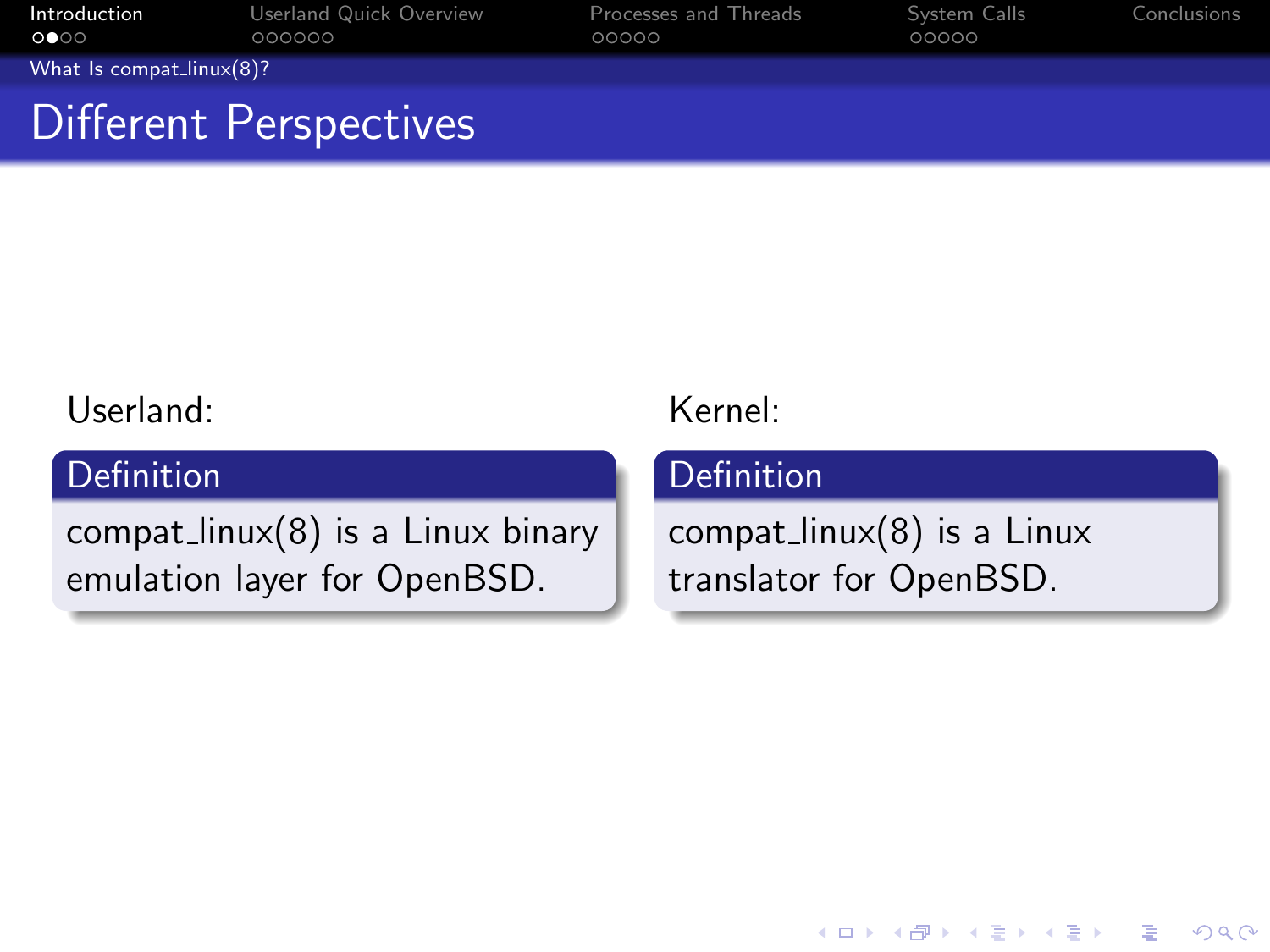| Introduction<br>$\circ\circ\bullet\circ$ | Userland Quick Overview<br>000000 | Processes and Threads<br>00000 | System Calls<br>00000 | Conclusions |
|------------------------------------------|-----------------------------------|--------------------------------|-----------------------|-------------|
| Why Is It Important?                     |                                   |                                |                       |             |
| Because                                  |                                   |                                |                       |             |

## Good Stuff

- No dual-booting
- Quickly test something w/o having to install Linux
- <span id="page-4-0"></span>• Lets very useful propetary software run on OpenBSD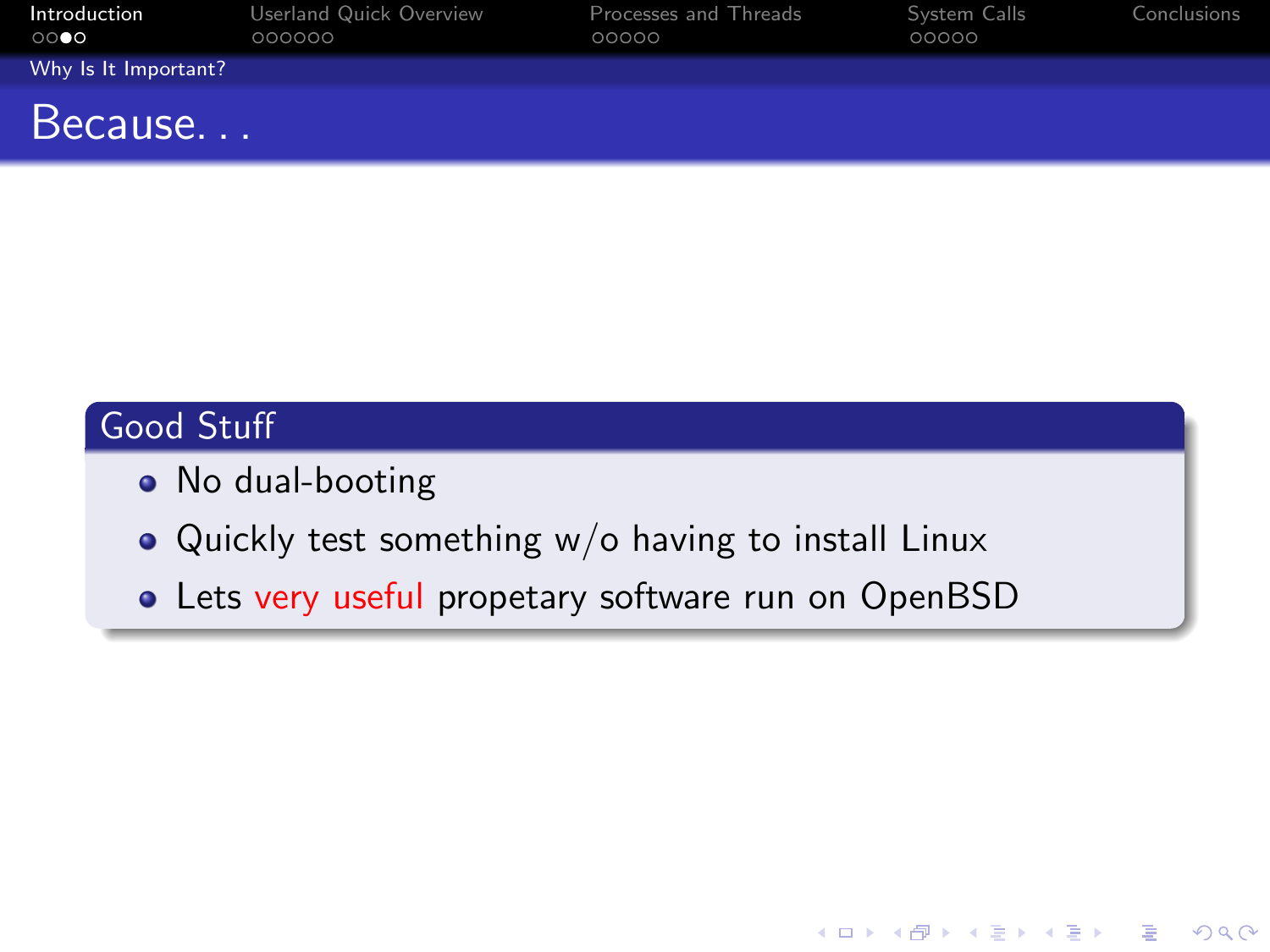| Introduction<br>$\circ\circ\bullet$ | Userland Quick Overview<br>000000 | Processes and Threads<br>00000 | System Calls<br>00000 | Conclusions |
|-------------------------------------|-----------------------------------|--------------------------------|-----------------------|-------------|
| Why Is It Important?                |                                   |                                |                       |             |
|                                     | But Most Importantly              |                                |                       |             |

# <span id="page-5-0"></span>It's the last fighting point in /sys/compat against tedu's crusade!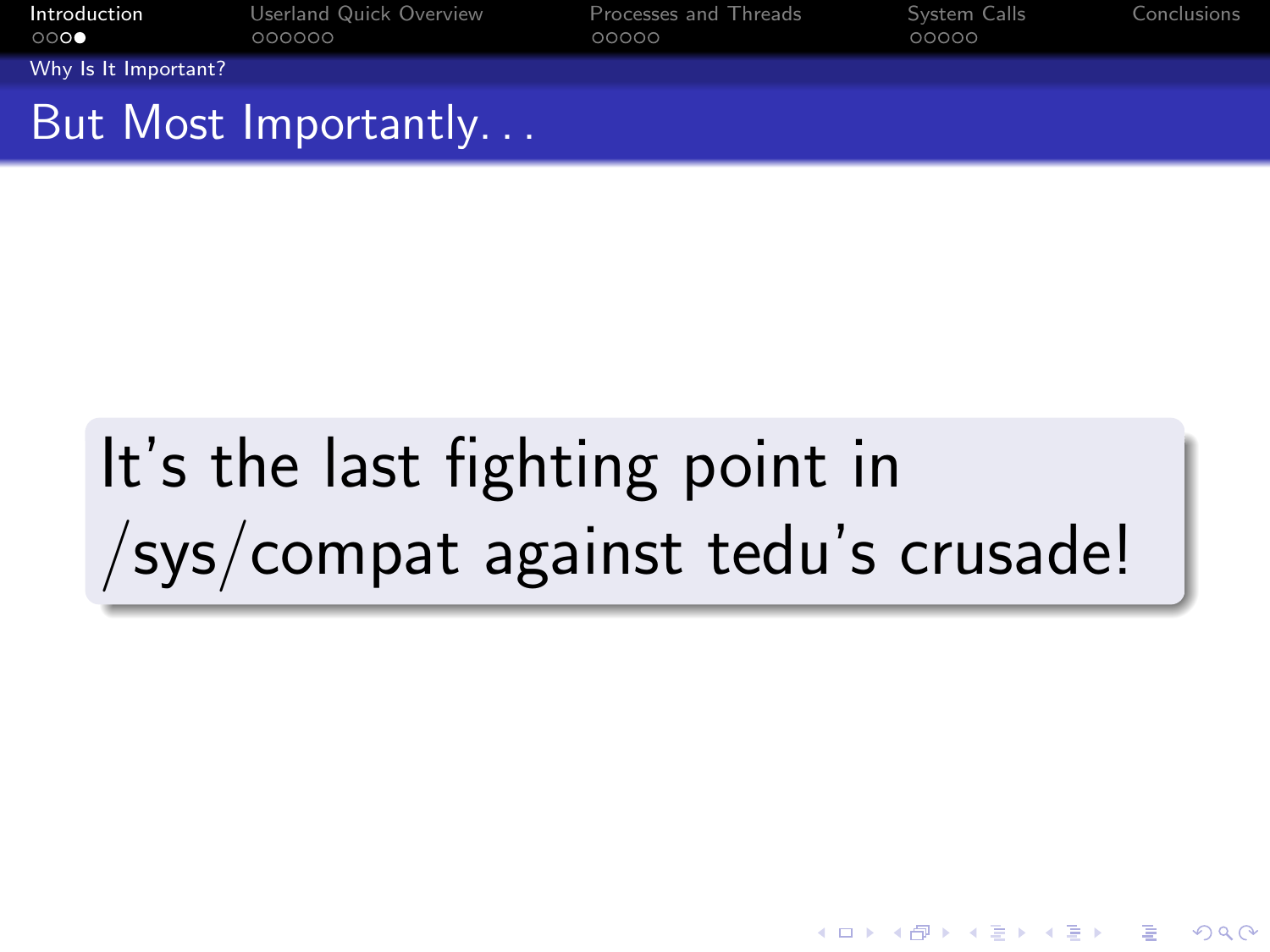| Introduction<br>0000            | Userland Quick Overview<br>$\bullet$ 00000 | Processes and Threads<br>00000 | System Calls<br>00000 | Conclusions |
|---------------------------------|--------------------------------------------|--------------------------------|-----------------------|-------------|
| <b>Executing a Linux Binary</b> |                                            |                                |                       |             |
| <b>Static Executable</b>        |                                            |                                |                       |             |

#### Setup

The process is very straight forward:

- $\bullet$  sysctl kern.emul.linux=1
- run your application as you would any other
- $\bullet$  the kernel takes care of everything

## Possible Problems

- calling an unimplemented syscall
- <span id="page-6-0"></span>special (linux-only) device/driver requirements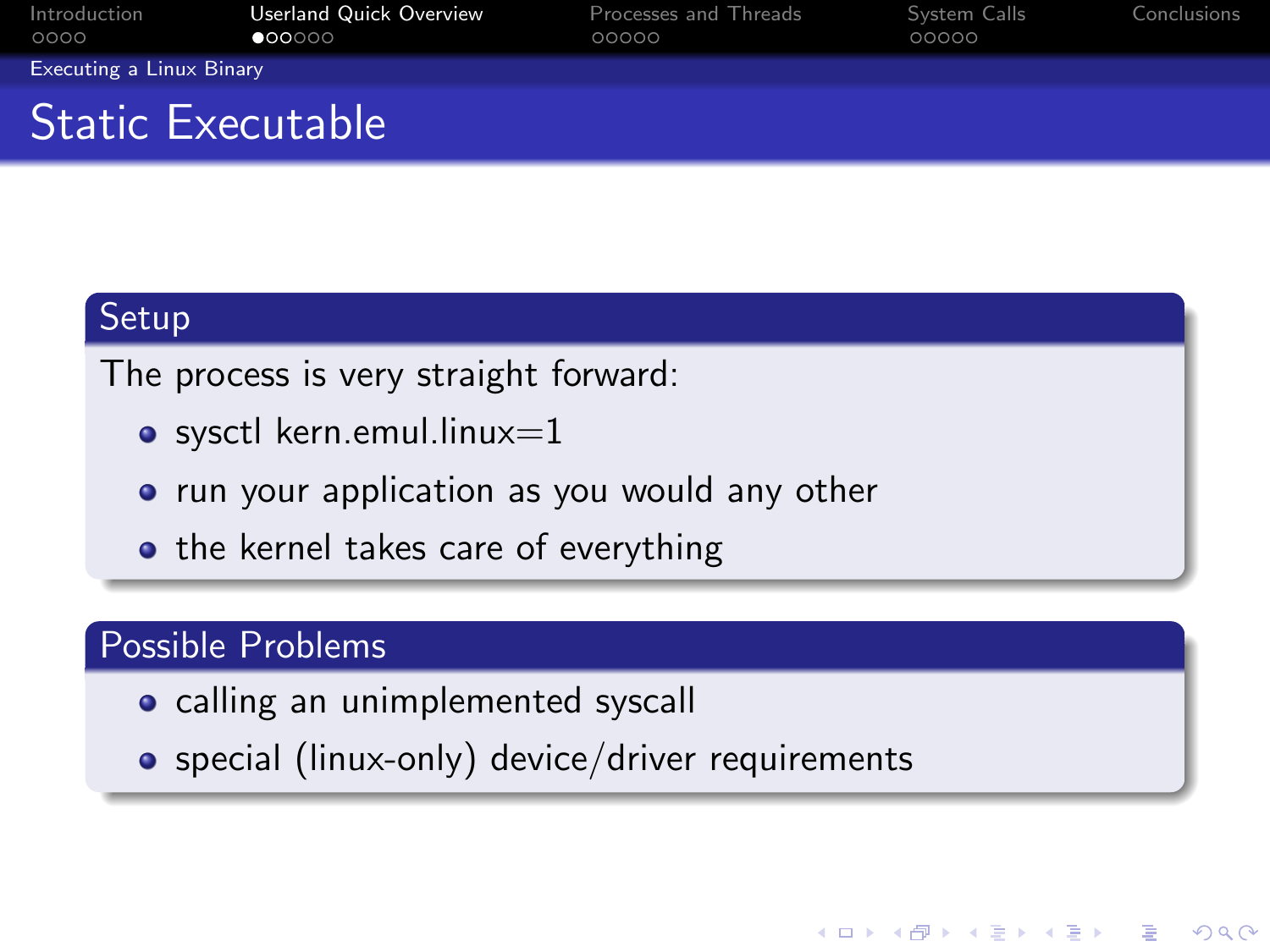| Introduction<br>0000            | Userland Quick Overview<br>000000 | Processes and Threads<br>00000 | System Calls<br>00000 | Conclusions |
|---------------------------------|-----------------------------------|--------------------------------|-----------------------|-------------|
| <b>Executing a Linux Binary</b> |                                   |                                |                       |             |
|                                 | Dynamically Linked Executable     |                                |                       |             |

This gets a lot more complicated:

- $\bullet$  sysctl kern.emul.linux=1
- $\bullet$  Idd(1) the designated executable
- gather the required Linux shared librarires
- **•** fetch the proper Linux loader for them
- make sure the executable knows where to look for them

**KORK STRAIN A BAR SHOP** 

- **o** pray
- run your application as you would any other
- <span id="page-7-0"></span>• the kernel takes care of everything else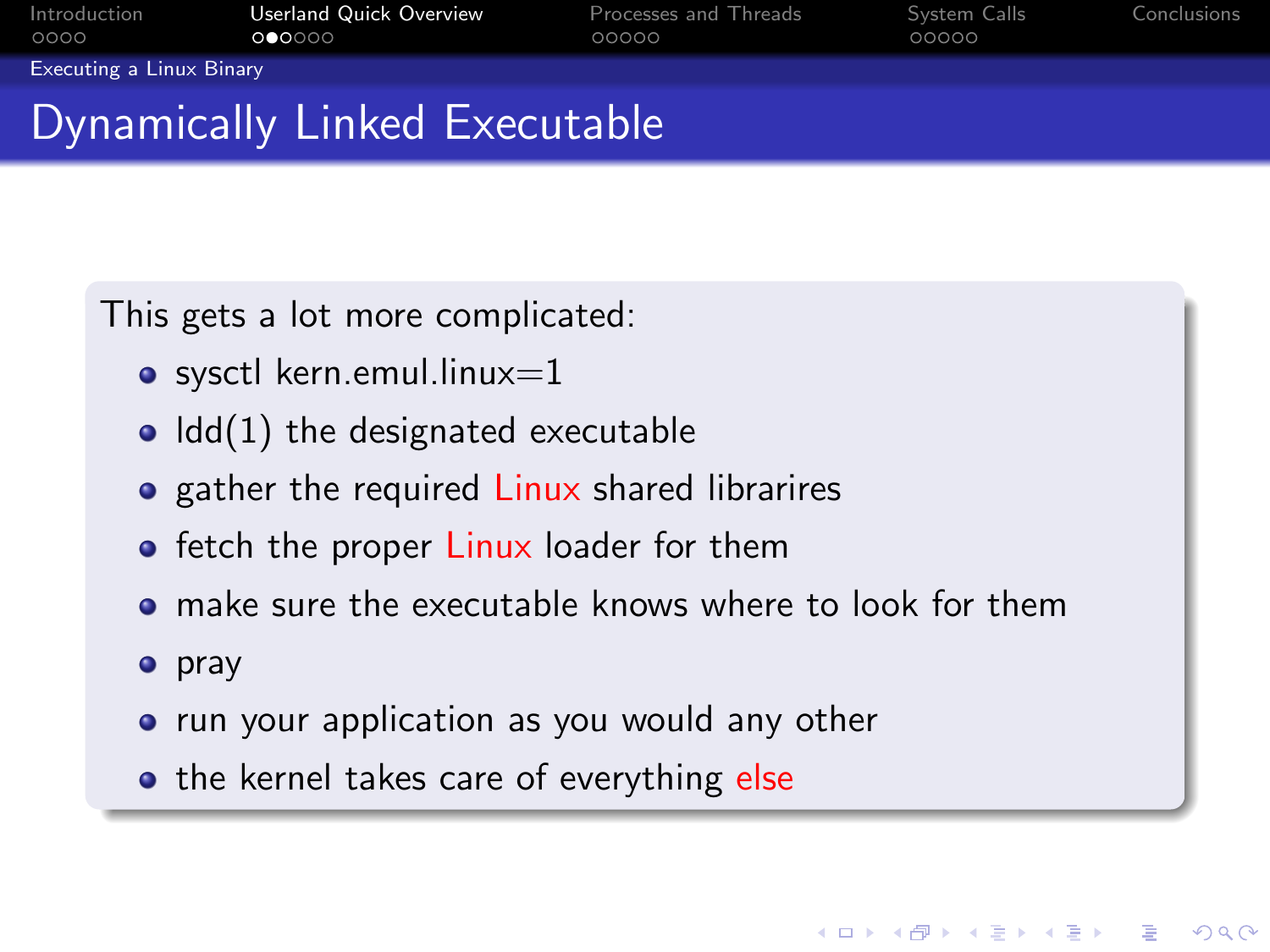| Introduction<br>0000     | Userland Quick Overview<br>000000 | Processes and Threads<br>00000 | System Calls<br>00000 | Conclusions |
|--------------------------|-----------------------------------|--------------------------------|-----------------------|-------------|
| Executing a Linux Binary |                                   |                                |                       |             |
|                          | Dynamically Linked Executable (2) |                                |                       |             |

K ロ ▶ K @ ▶ K 할 > K 할 > 1 할 > 1 ⊙ Q Q ^

# <span id="page-8-0"></span>Yes, this is crazy!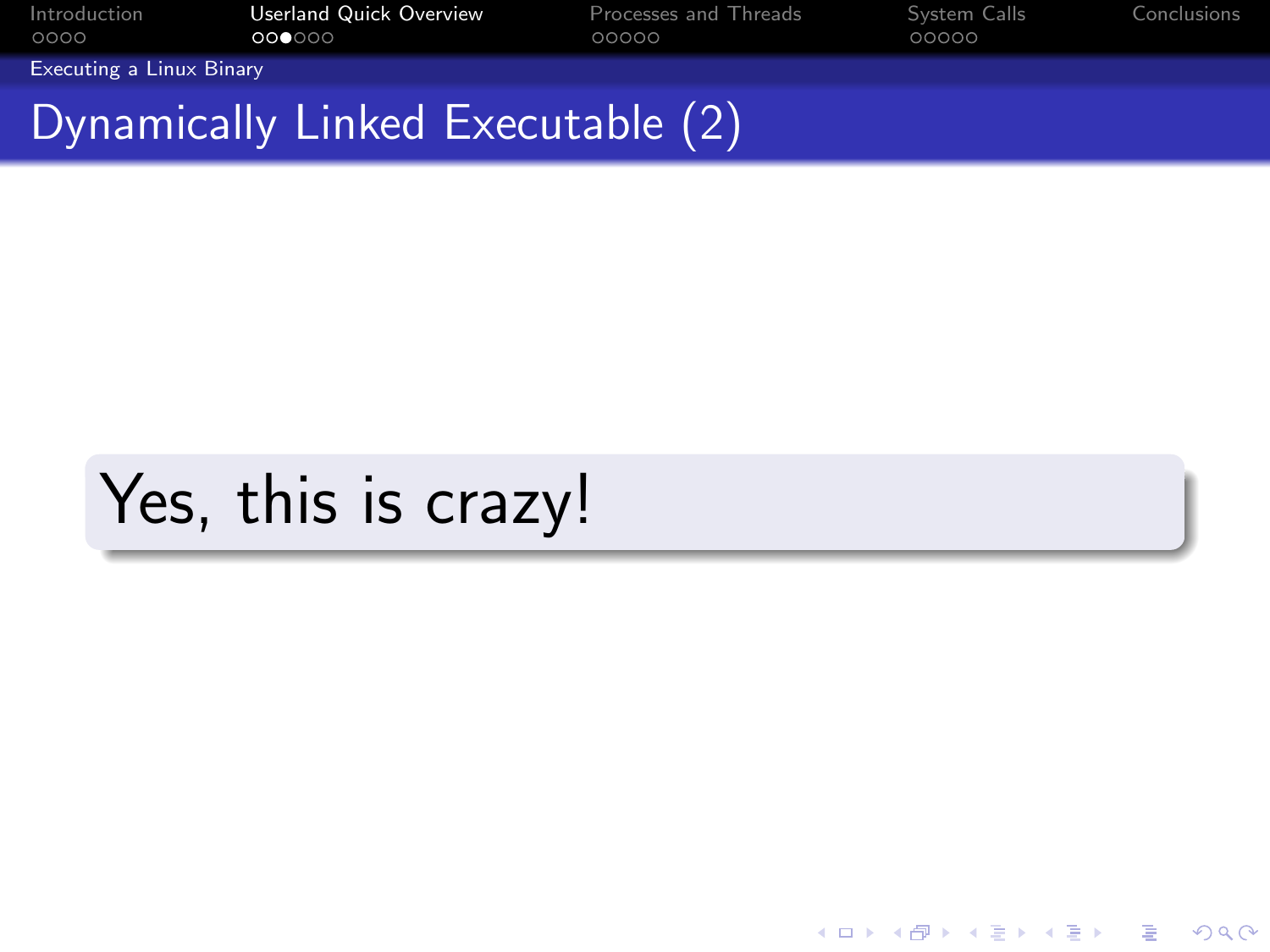| Introduction<br>0000    | Userland Quick Overview<br>000000 | Processes and Threads<br>00000 | System Calls<br>00000 | Conclusions |
|-------------------------|-----------------------------------|--------------------------------|-----------------------|-------------|
| <b>Shared Libraries</b> |                                   |                                |                       |             |
| DIY                     |                                   |                                |                       |             |

## Setup

If you have Linux installed and handy:

- $\bullet$  sysctl kern.emul.linux=1
- $\bullet$  fetch the dynamic libraries listed by  $\text{Idd}(1)$
- $\bullet$  throw them under /emul/linux
- **•** run the executable
- o no need to set any paths

The rest will be handled behind the scenes by OpenBSD.

### Possible problems

- the loader will screw with you
- <span id="page-9-0"></span>you'll end up in a maze of shared libraries and dependencies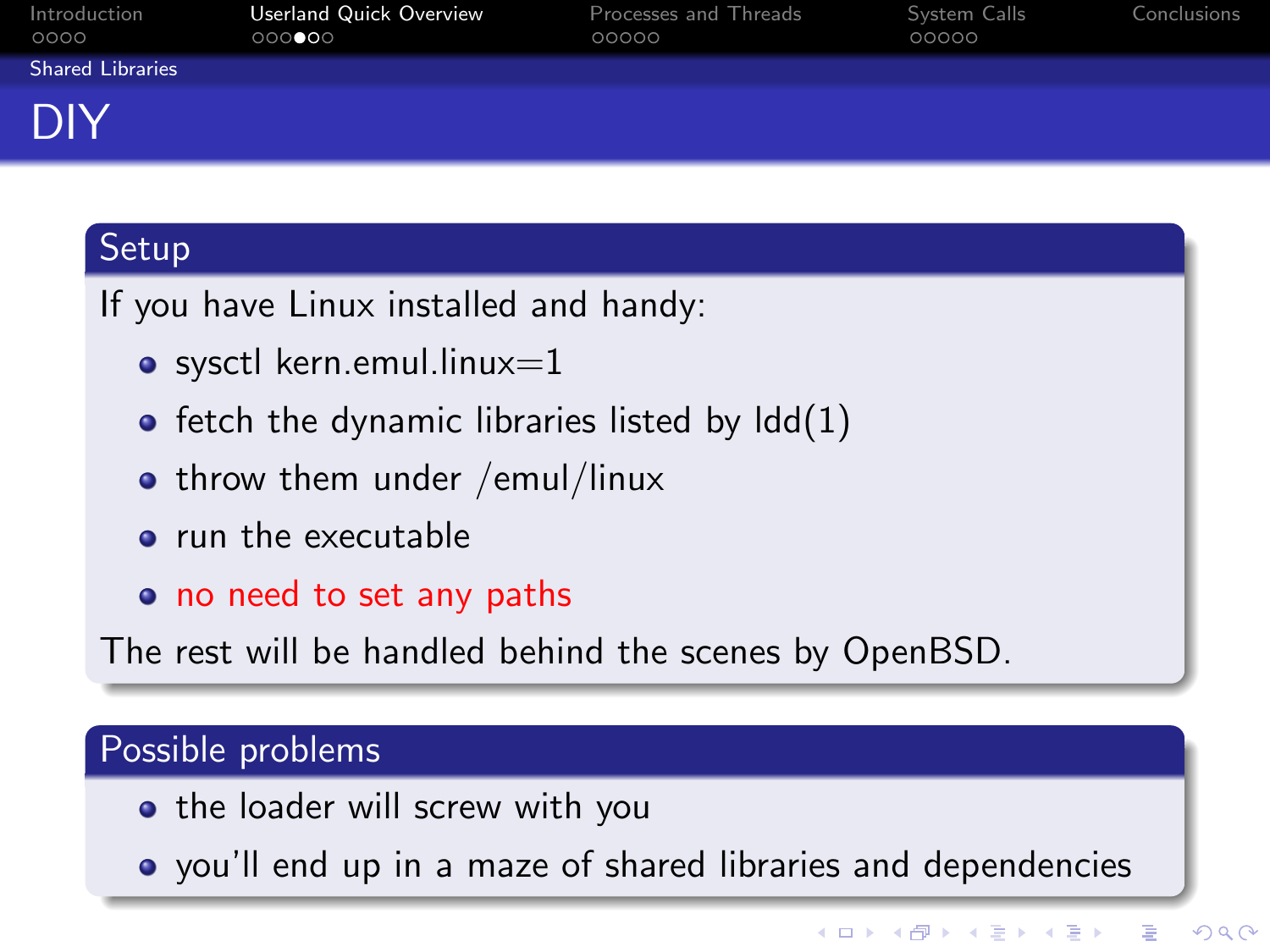| Introduction<br>0000    | Userland Quick Overview<br>000000 | Processes and Threads<br>00000 | System Calls<br>00000 | Conclusions |
|-------------------------|-----------------------------------|--------------------------------|-----------------------|-------------|
| <b>Shared Libraries</b> |                                   |                                |                       |             |
|                         | The Linux Distro Package          |                                |                       |             |

#### Setup

The easiest way is to:

- $\bullet$  sysctl kern.emul.linux=1
- pkg\_add fedora\_base
- run your application as you would any other
- **.** let the kernel take care of rest

### Possible Problems

- missing package in fedora base
- <span id="page-10-0"></span>• Solution: fetch the rpm and untar it under /emul/linux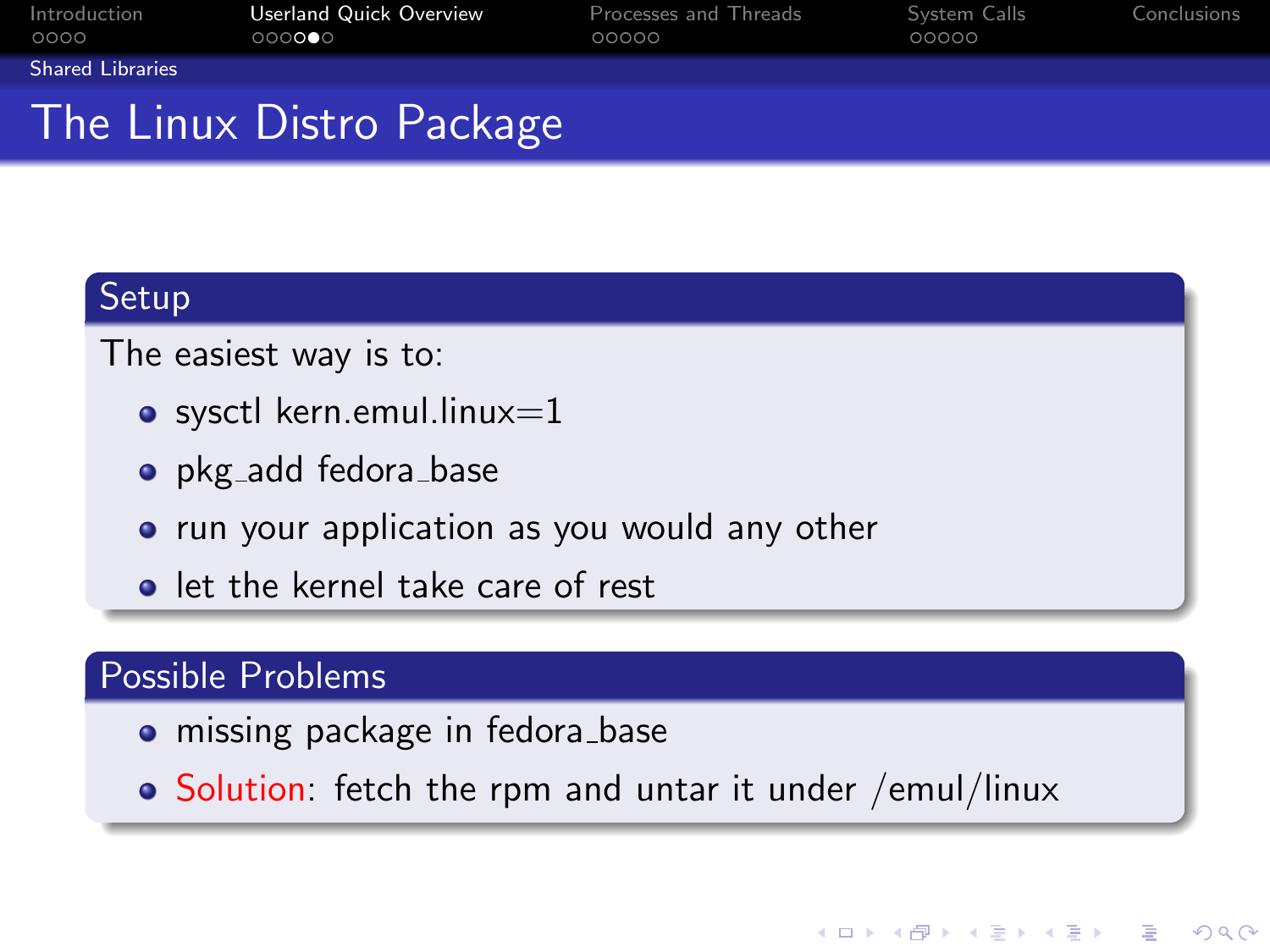| Introduction<br>0000 | Userland Quick Overview<br>00000 | Processes and Threads<br>00000 | System Calls<br>00000 | Conclusions |
|----------------------|----------------------------------|--------------------------------|-----------------------|-------------|
| <b>Devices</b>       |                                  |                                |                       |             |
| <b>Special Needs</b> |                                  |                                |                       |             |

## Supported Devices

- CD/DVD-ROM
- · Sound via /sys/compat/ossaudio
- <span id="page-11-0"></span>And probably other devices that you can just symlink to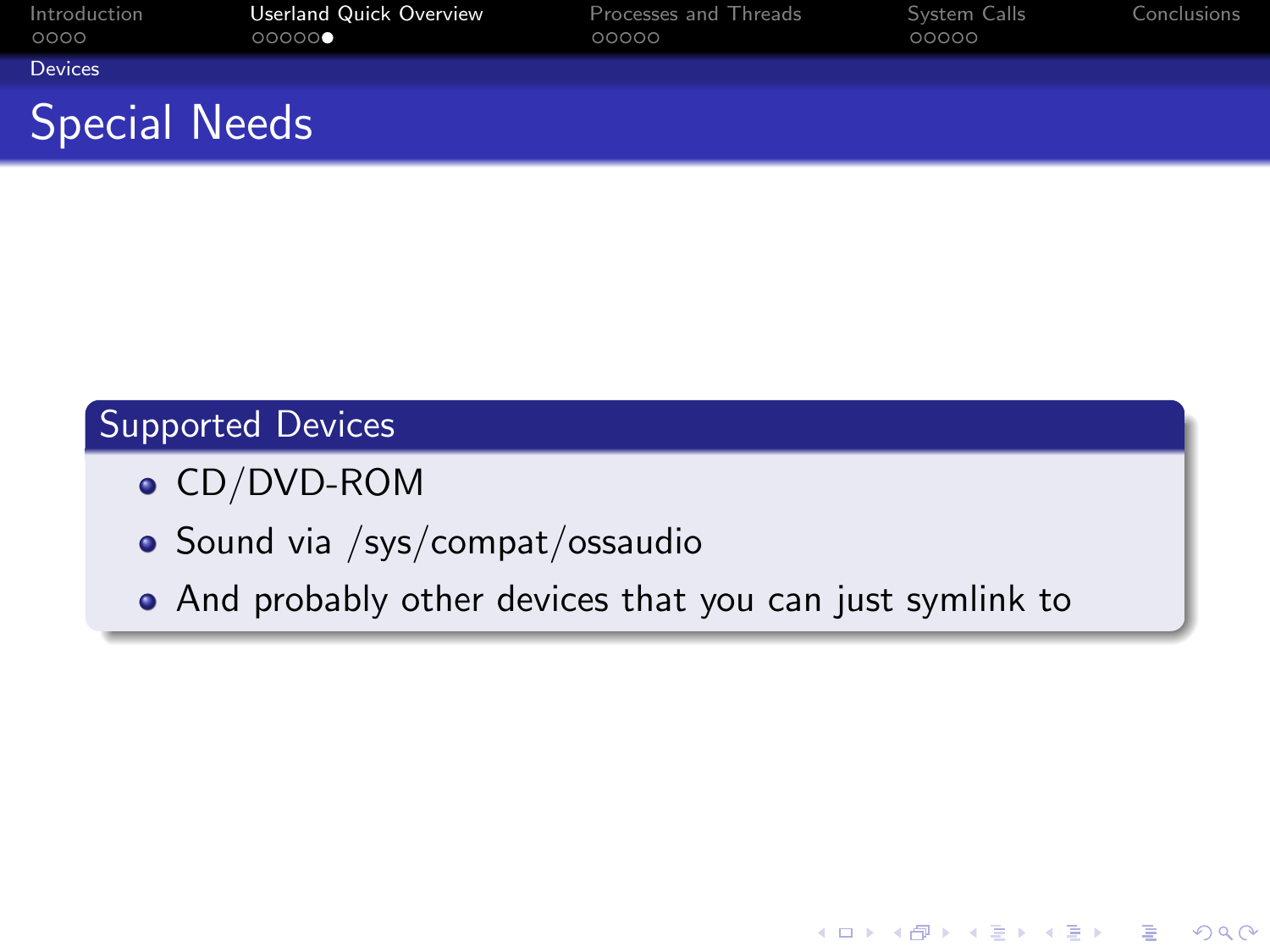| Introduction<br>0000 | Userland Quick Overview<br>000000 | Processes and Threads<br>$\bullet$ 0000 | System Calls<br>00000 | Conclusions |
|----------------------|-----------------------------------|-----------------------------------------|-----------------------|-------------|
| Emulation On the Fly |                                   |                                         |                       |             |
| Just in Time!        |                                   |                                         |                       |             |

## At Runtime

- a process starts execution
- the executable type is detected
- the proper compat layer is chosen
- $\bullet$  each system call is redirected for /sys/compat to resolve

**KORK STRAIN A BAR SHOP** 

<span id="page-12-0"></span>• afterwards, control is handled back to userland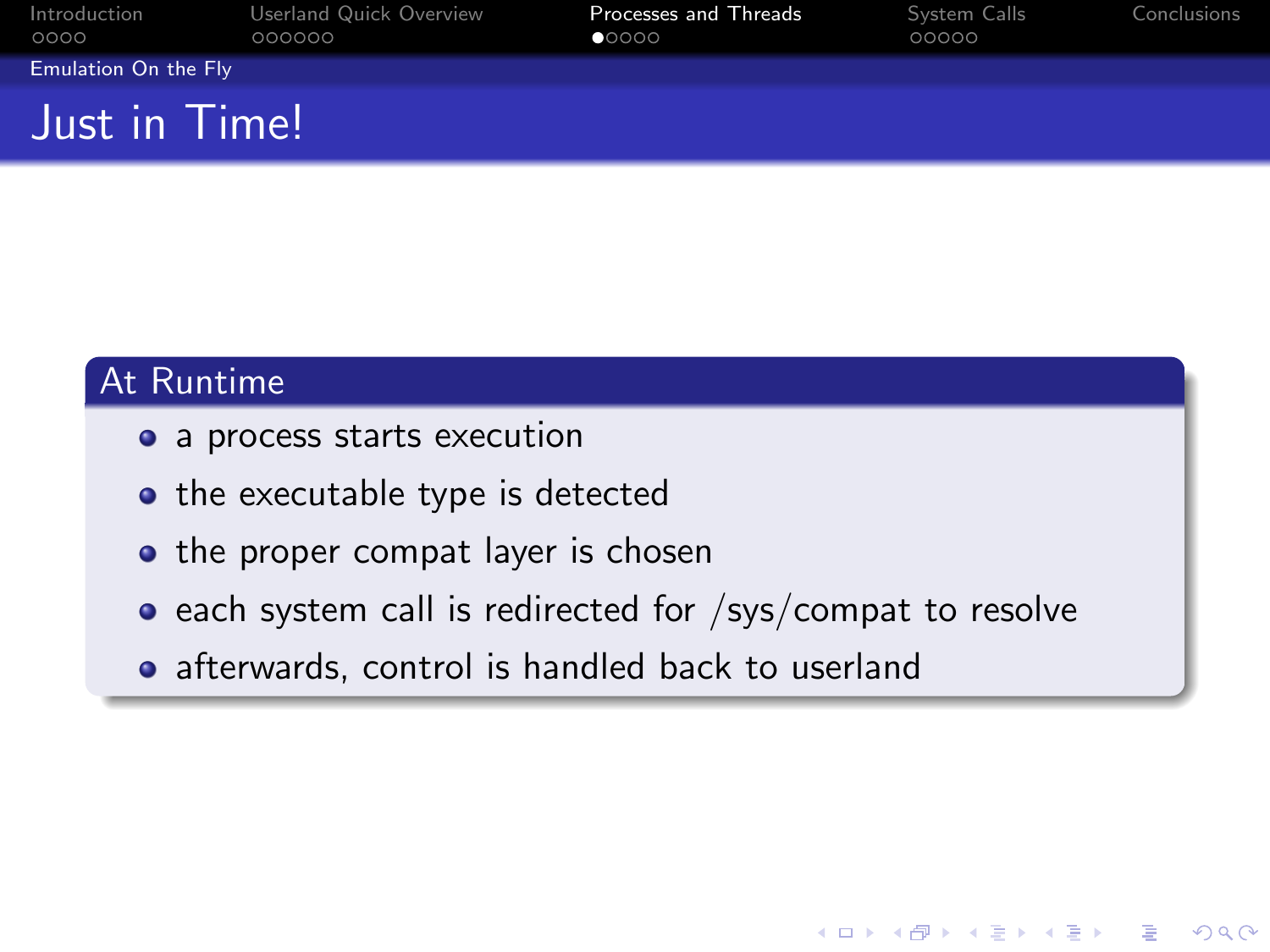| Introduction<br>0000  | Userland Quick Overview<br>000000 | Processes and Threads<br>00000 | System Calls<br>00000 | Conclusions |
|-----------------------|-----------------------------------|--------------------------------|-----------------------|-------------|
| <b>Emulation Data</b> |                                   |                                |                       |             |
| Per-process data      |                                   |                                |                       |             |

K ロ ▶ K @ ▶ K 할 ▶ K 할 ▶ 이 할 → 9 Q @

## Each Process...

- is emulated separately
- holds its own emulation data in struct proc
- <span id="page-13-0"></span>• can fork and do threading transparently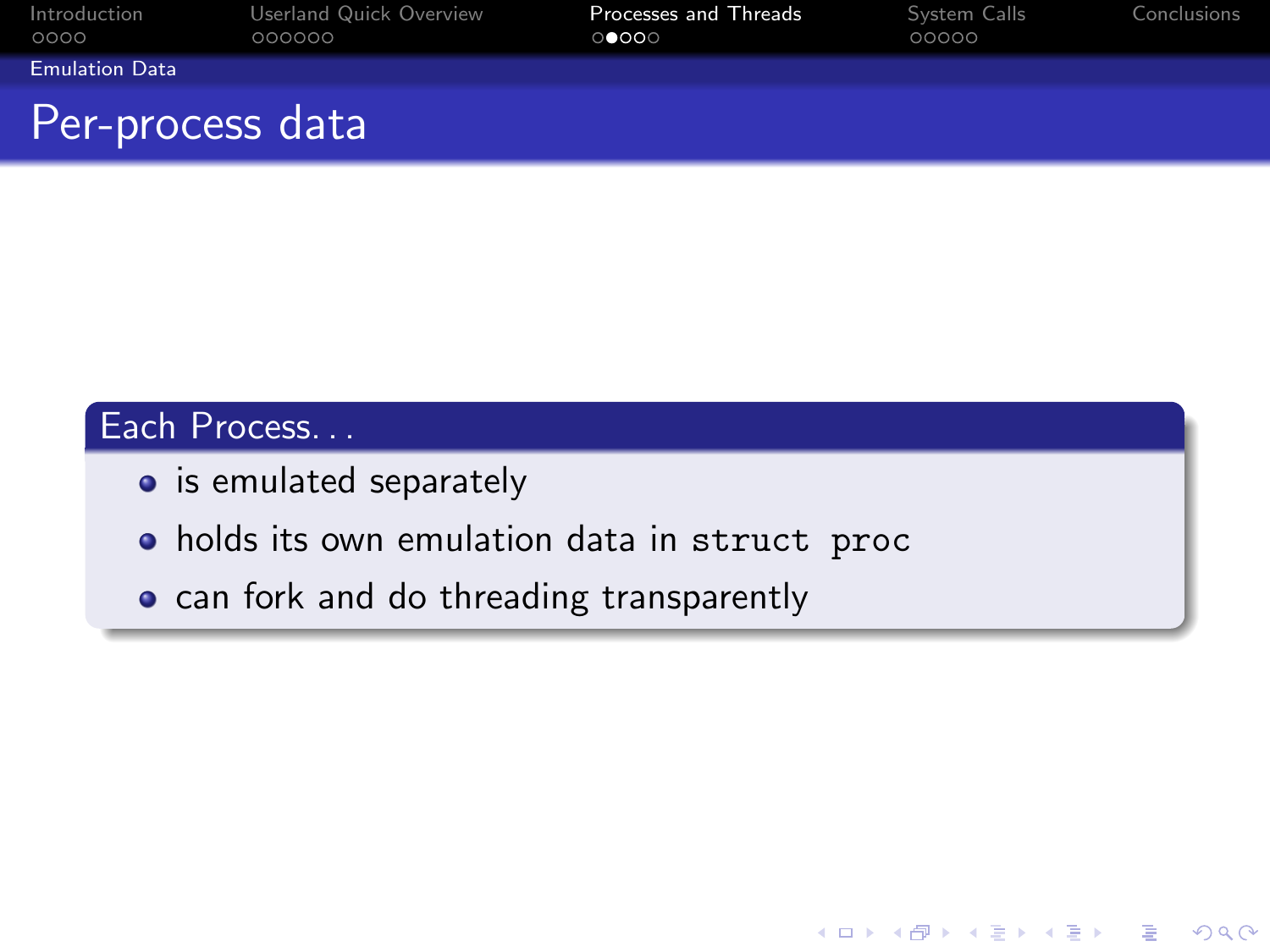| Introduction<br>0000  | Userland Quick Overview<br>000000 | Processes and Threads<br>$\circ\bullet\bullet\circ\circ$ | System Calls<br>00000 | Conclusions |
|-----------------------|-----------------------------------|----------------------------------------------------------|-----------------------|-------------|
| <b>Emulation Data</b> |                                   |                                                          |                       |             |
| <b>Start-up Flow</b>  |                                   |                                                          |                       |             |

#### For Each New Process. . .

- probe from exec\_makecmds()
- linux\_elf\_probe()
- check for OS note GNU
- $\bullet$  check for brand Linux
- emul\_find()  $\rightarrow$  /emul/linux/<path>
- switch from native to emul linux elf
- <span id="page-14-0"></span> $\bullet$  return to exec makecmds()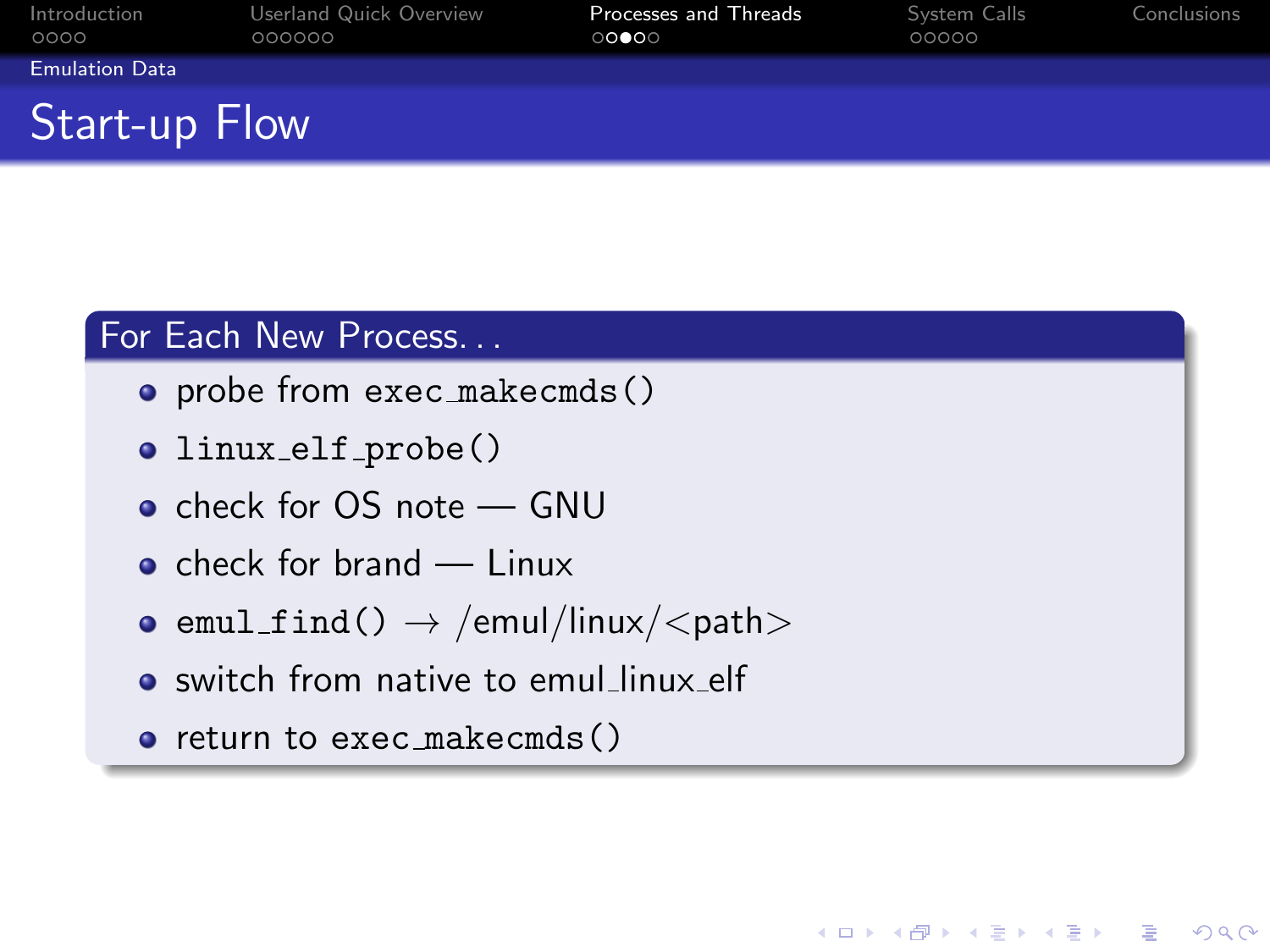| Introduction<br>0000  | Userland Quick Overview<br>000000 | Processes and Threads<br>00000 | System Calls<br>00000 | Conclusions |
|-----------------------|-----------------------------------|--------------------------------|-----------------------|-------------|
| <b>Emulation Data</b> |                                   |                                |                       |             |
| struct emul           |                                   |                                |                       |             |

## **Contents**

The most important members are:

- name native/linux
- errno array
- signaling function
- system call array
- copyargs(), setregs(), coredump()
- <span id="page-15-0"></span> $\circ$  proc {exec, fork, exit}()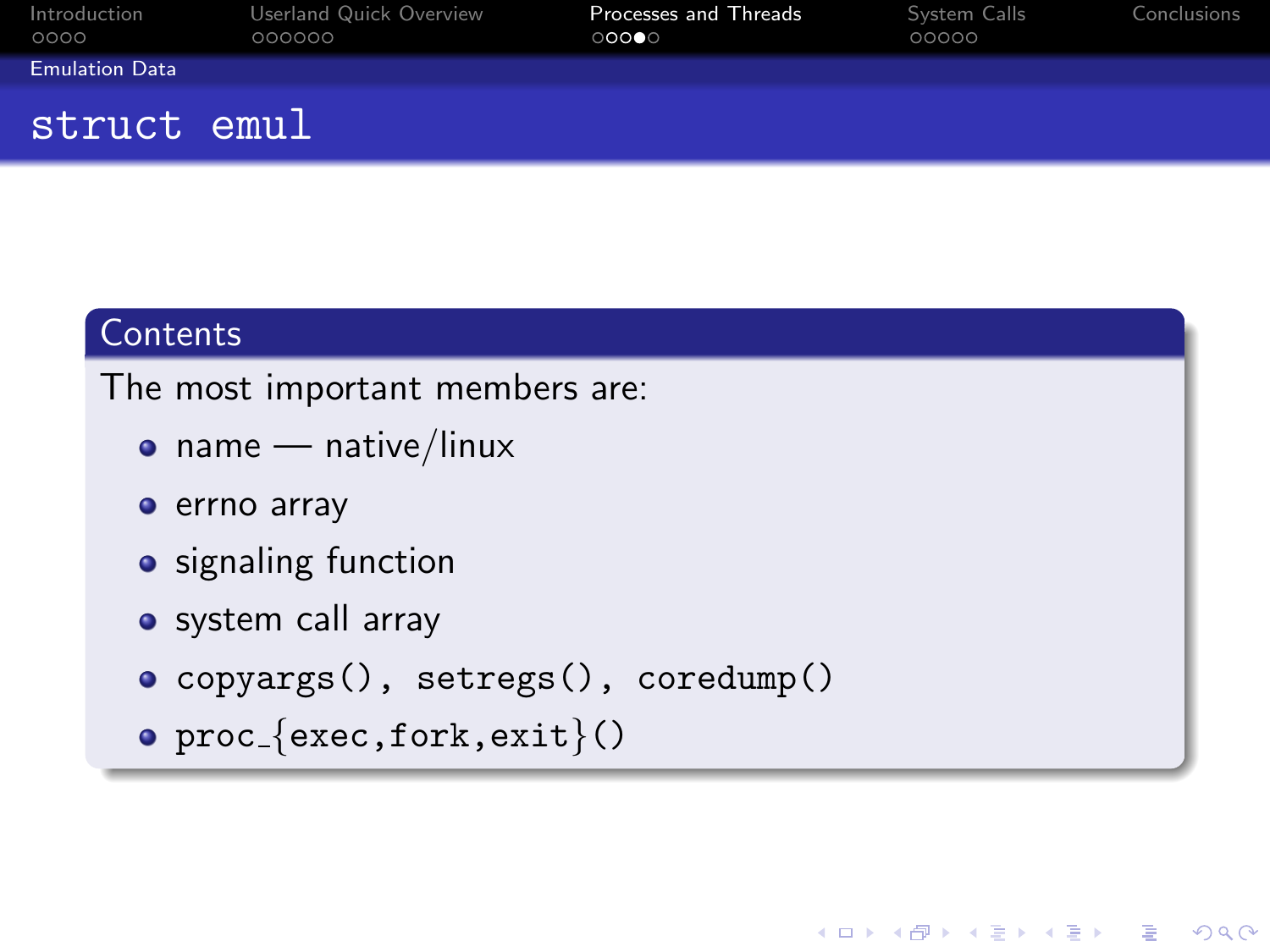| Introduction<br>0000              | Userland Quick Overview<br>000000 | Processes and Threads<br>00000 | System Calls<br>00000 | Conclusions |
|-----------------------------------|-----------------------------------|--------------------------------|-----------------------|-------------|
| Machine Dependent Constraints     |                                   |                                |                       |             |
| Why Is It Only Available On i386? |                                   |                                |                       |             |

#### linux machdep.c

- $\bullet$  signaling  $-$  sendsig() and sigreturn()
- $\bullet$   $I/O$  permissions, trapframe, control
- LDT fiddling
- $\bullet$  threads  $-$  [g|s]et\_thread\_area()

## Solution

<span id="page-16-0"></span>Write these functions for other architectures.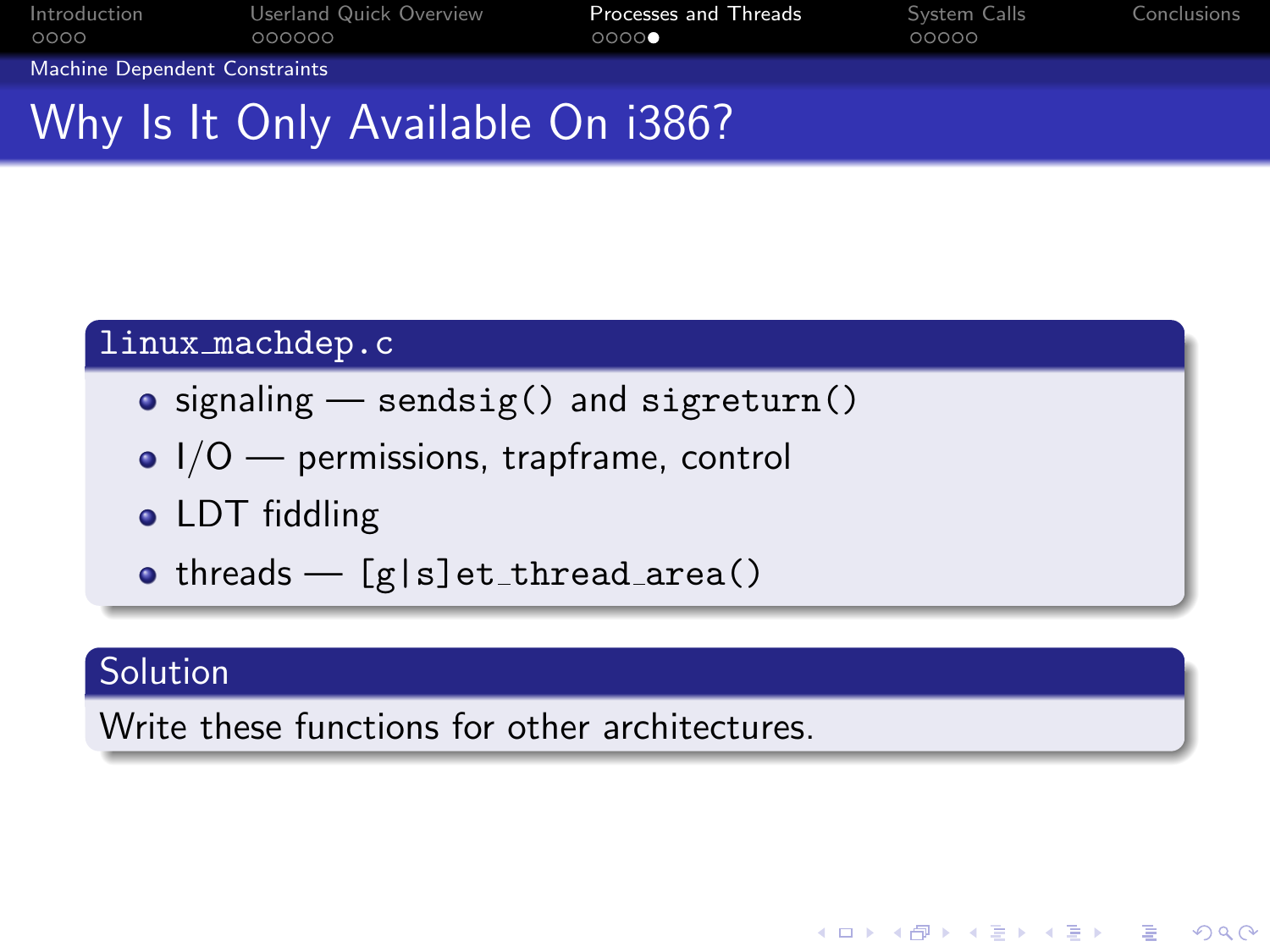| Introduction<br>0000 | Userland Quick Overview<br>000000          | Processes and Threads<br>00000 | System Calls<br>00000 | Conclusions |
|----------------------|--------------------------------------------|--------------------------------|-----------------------|-------------|
| Overview             |                                            |                                |                       |             |
|                      | The Meat in <code>compat/linux</code> $\,$ |                                |                       |             |

Most of the work in the kernel is done by the syscalls implementation.

#### Theory

<span id="page-17-0"></span>All the system calls provided by the Linux kernel should be reimplemented in the OpenBSD kernel.

#### **Practice**

The system call array maps most of the Linux syscalls to the ones in OpenBSD with minor translations.

**KORK ERKER ADE YOUR**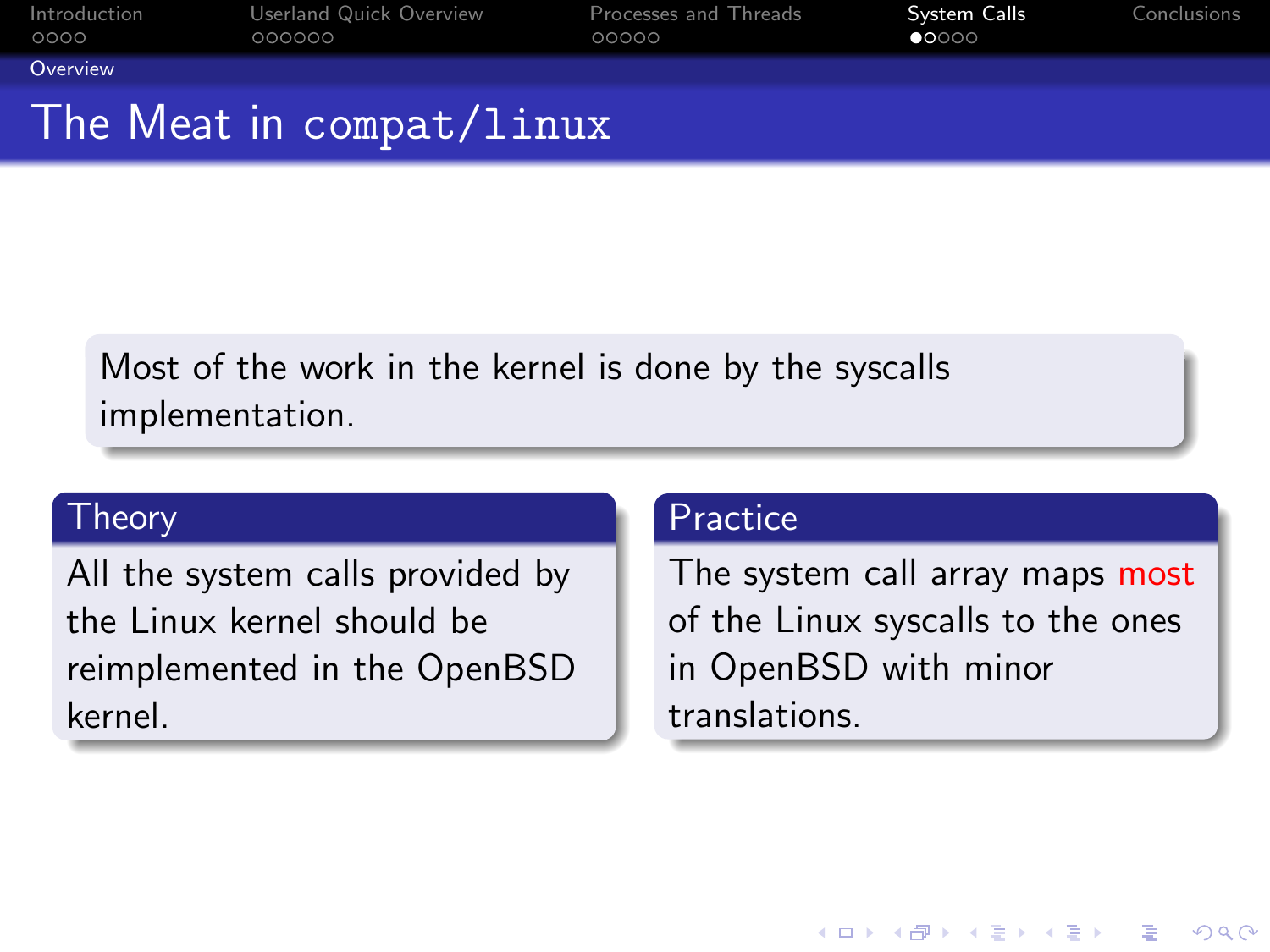| Introduction<br>0000 | Userland Quick Overview<br>000000 | Processes and Threads<br>00000 | System Calls<br>00000 | Conclusions |
|----------------------|-----------------------------------|--------------------------------|-----------------------|-------------|
| Overview             |                                   |                                |                       |             |
|                      | System Call Categories            |                                |                       |             |

The syscalls are split into multiple files:

- $\bullet$  file creat, open, lseek, fstat...
- mount mount, umount
- $\bullet$  sched clone, sched [g|s]etparam...
- $\bullet$  exec  $-$  execve, uselib
- signal sigaction, signal, kill, pause...
- o socket socket, bind, connect, listen...
- $\bullet$  time clock getres, gettime
- <span id="page-18-0"></span> $\bullet$  blkio, cdrom, fdio  $-1/O$  control for the given devices

**KORK ERKER ADE YOUR**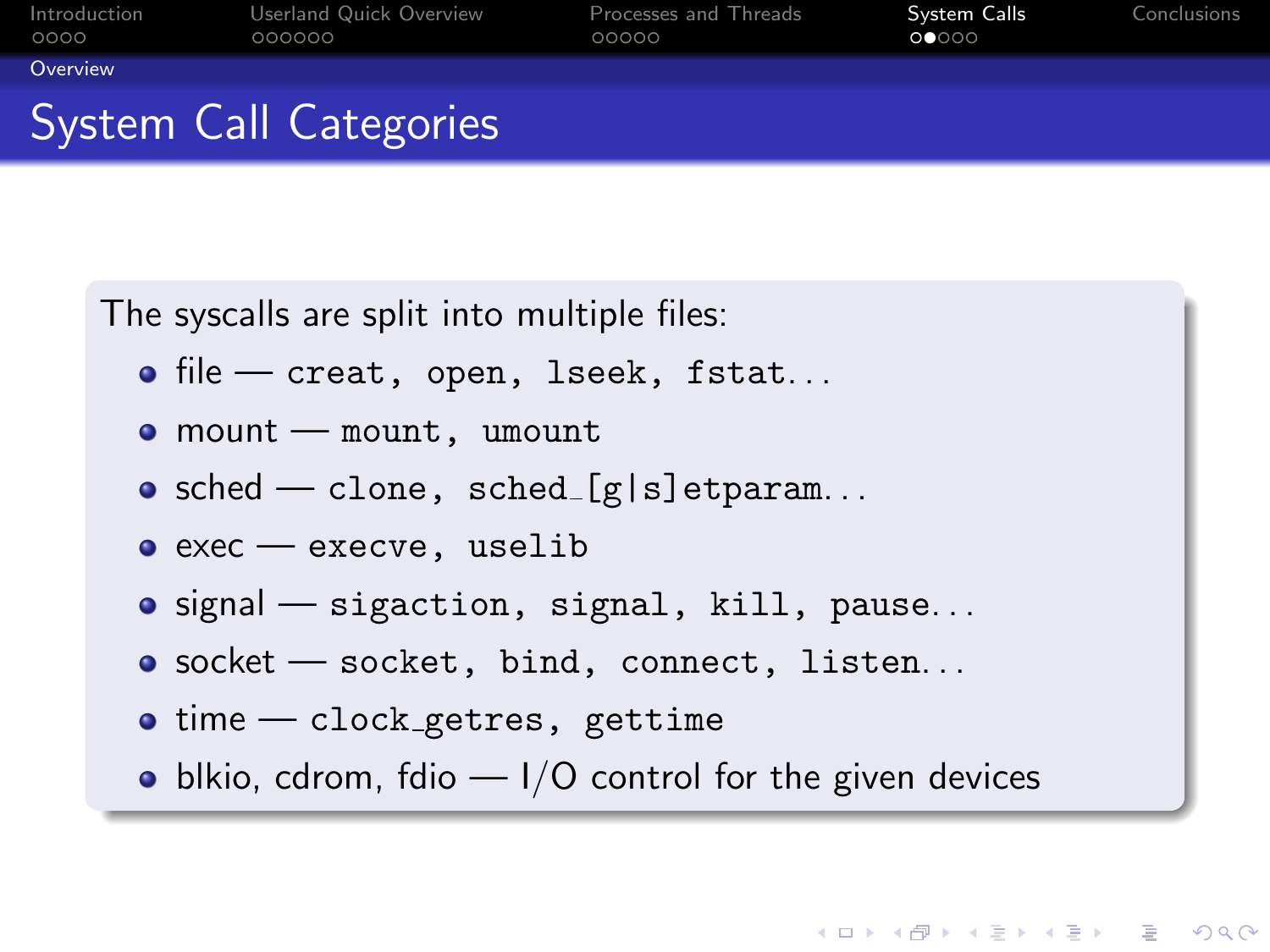| Introduction<br>0000 | Userland Quick Overview<br>000000 | Processes and Threads<br>00000 | System Calls<br>$\circ\circ\bullet\circ\circ$ | Conclusions |
|----------------------|-----------------------------------|--------------------------------|-----------------------------------------------|-------------|
| HowTo                |                                   |                                |                                               |             |
| The Prototype        |                                   |                                |                                               |             |

#### Definition

```
linux sys foobar(struct proc *p, void *v,
register_t *retval);
```
#### **Parameters**

- $\bullet$  struct proc the calling thread
- $\bullet$  args  $-$  the syscall's arguments
- <span id="page-19-0"></span> $\bullet$  retval  $-$  the return value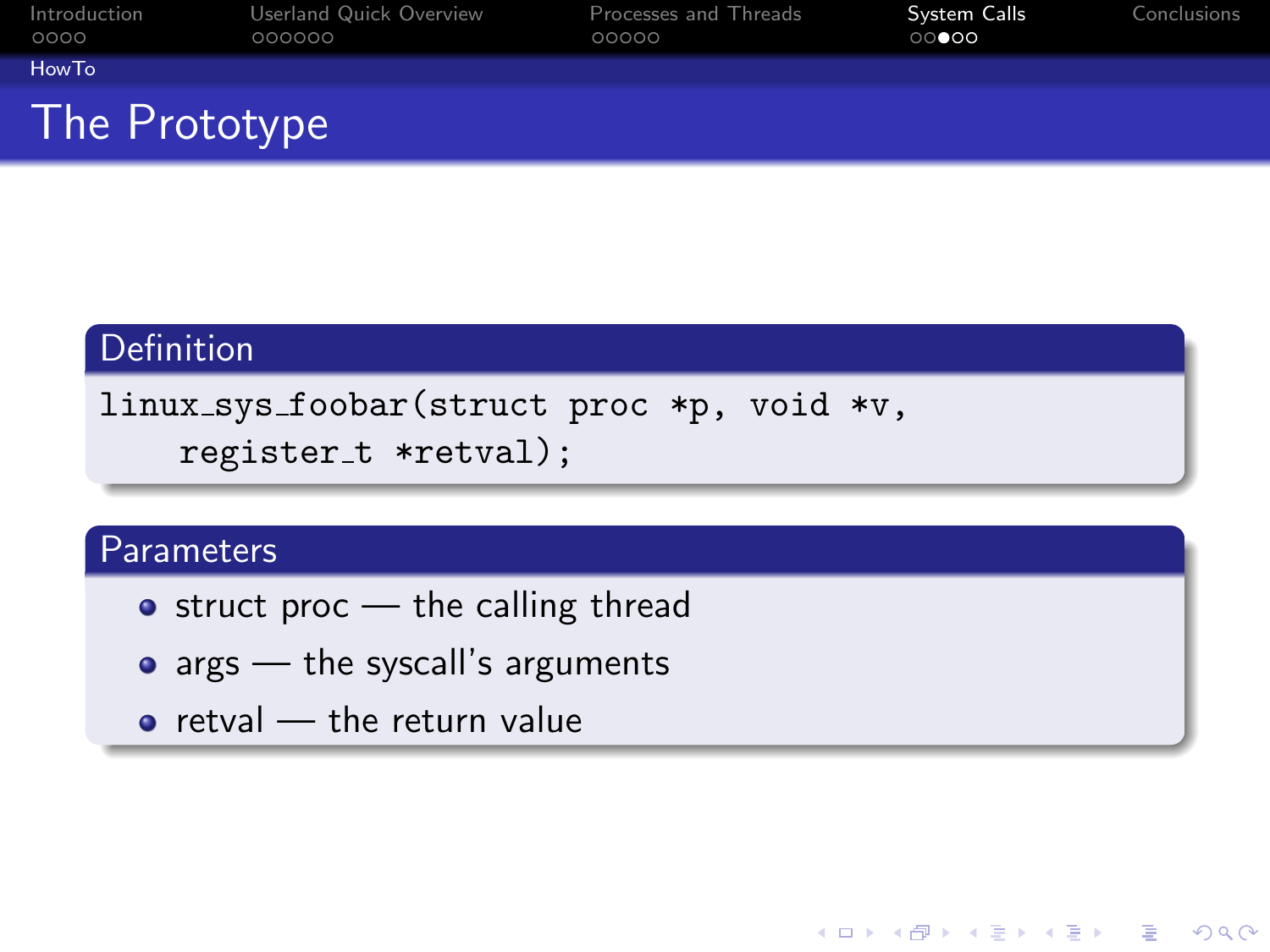| Introduction | Userland Quick Overview | Processes and Threads | System Calls             | Conclusions |
|--------------|-------------------------|-----------------------|--------------------------|-------------|
| 0000         | 000000                  | 00000                 | $\circ\circ\bullet\circ$ |             |
| HowTo        |                         |                       |                          |             |

## Where the Wild Syscalls Grow

#### syscalls.master

- **•** contains the name/number syscall pairs
- generates the syscall declarations
- **•** generates the corresponding arguments structs
- prototype fields: number type [type-dependent]

## Types

- STD always included
- UNIMPL unimplemented, not included in the system
- <span id="page-20-0"></span>• NOARGS — included, does not define the args structure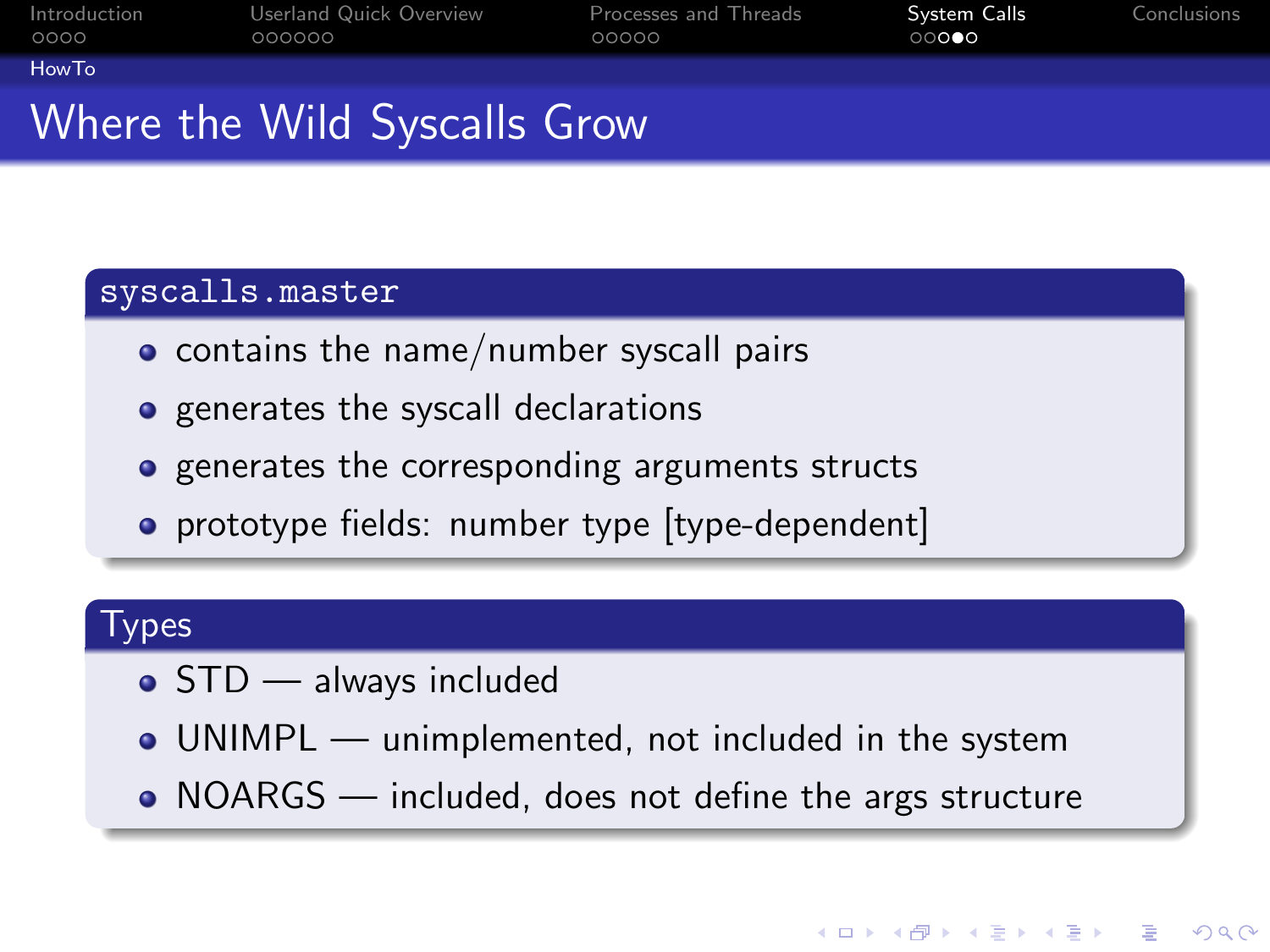| Introduction<br>0000 | Userland Quick Overview<br>000000 | Processes and Threads<br>00000 | System Calls<br>$\circ\circ\circ\bullet$ | Conclusions |
|----------------------|-----------------------------------|--------------------------------|------------------------------------------|-------------|
| HowTo                |                                   |                                |                                          |             |
| <b>Examples</b>      |                                   |                                |                                          |             |

| <b>Types</b>  |                                                    |
|---------------|----------------------------------------------------|
| $\bullet$ 13  | STD $\{$ int linux_sys_time(linux_time_t *t); $\}$ |
| $\bullet$ 41  | NOARGS $\{$ int sys_dup(u_int fd); $\}$            |
| $\bullet$ 240 | UNIMPL linux_sys_futex                             |

K ロ ▶ K @ ▶ K 할 ▶ K 할 ▶ 이 할 → 9 Q @

## Args

```
struct \lim_{x\to y} s mknod args {
syscallarg (char *) path;
syscallarg (int) mode;
syscallarg(int) dev;} ;
```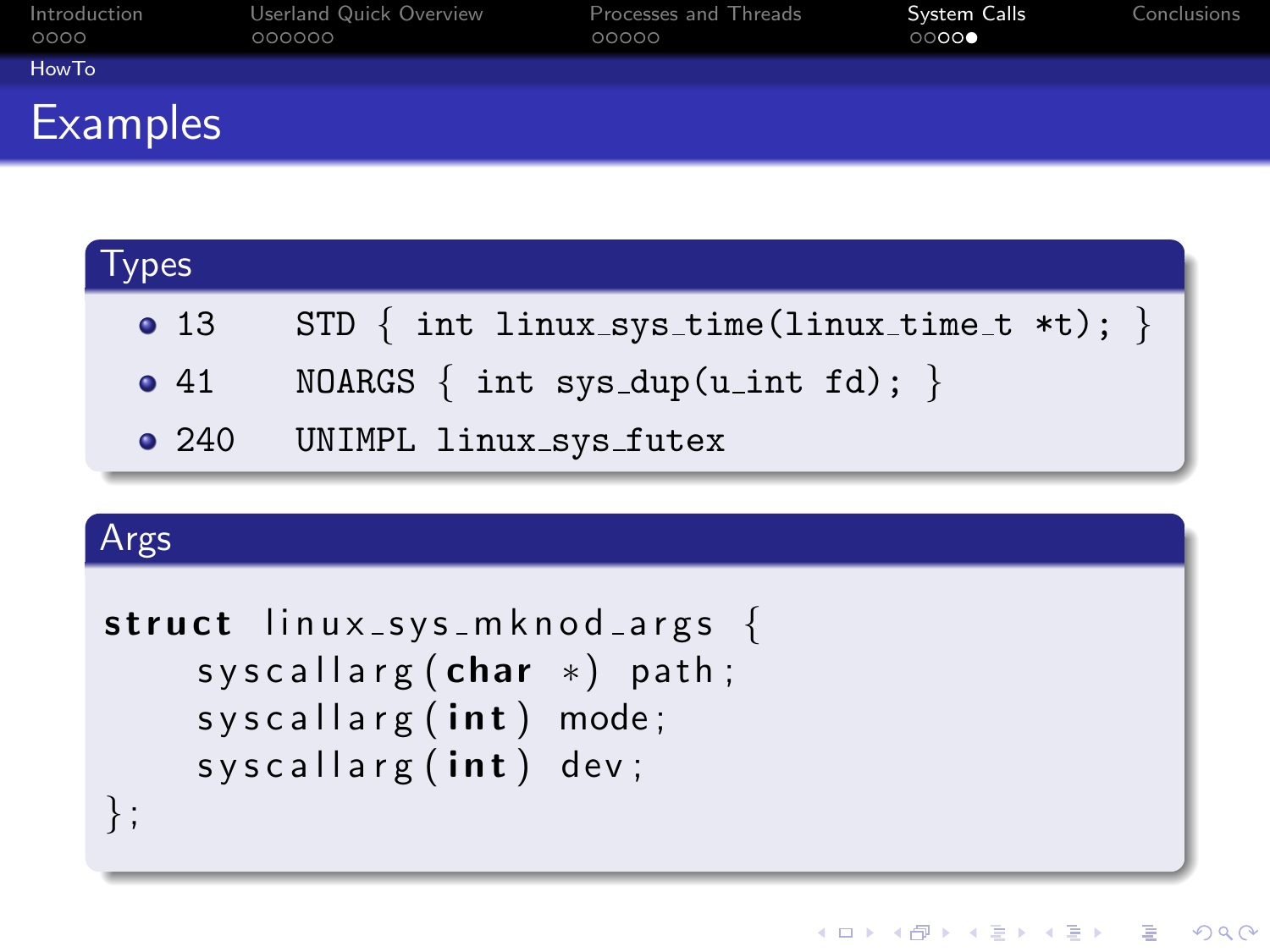| Introduction           | Userland Quick Overview | Processes and Threads | System Calls | Conclusions |
|------------------------|-------------------------|-----------------------|--------------|-------------|
| 0000                   | 000000                  | 00000                 | 00000        |             |
| <b>Mostly Harmless</b> |                         |                       |              |             |

**KOD KAR KED KED E YORA** 

### Subsystem

- its pretty much isolated
- easy to extend
- easy to learn
- ugly to actually hack on

## TODOs and WIPs

- **o** futex support
- full support for the 2.6 kernel series
- update the userland package
- <span id="page-22-0"></span>• ports to other architectures